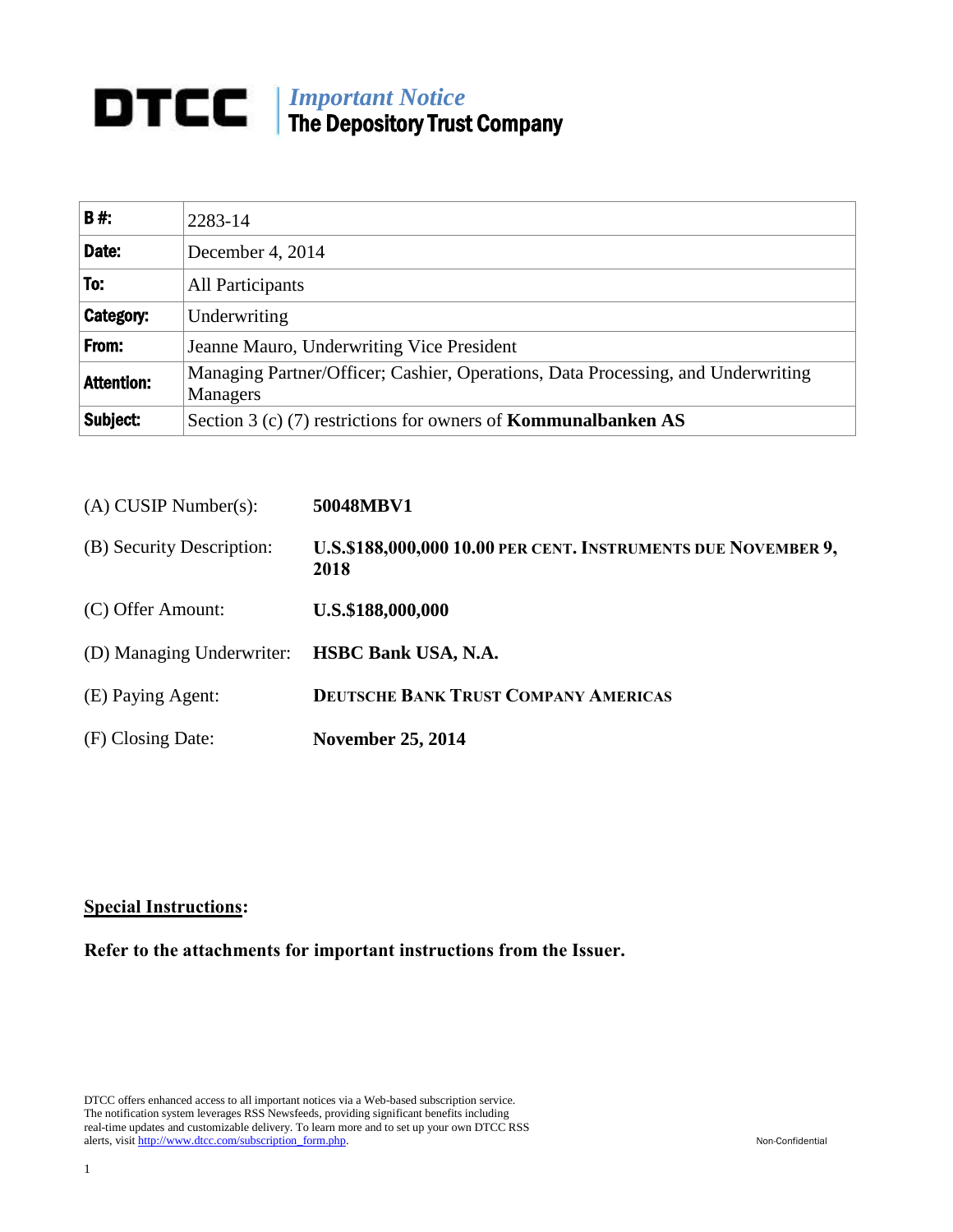

## **NOVEMBER 25, 2014**

## **Re: U.S.\$188,000,000 10.00 PER CENT. INSTRUMENTS DUE NOVEMBER 9, 2018 (CUSIP: 50048MBV1)**

The Issuer and the lead Distributors are putting Participants on notice that they are required to follow these purchase and transfer restrictions with regard to the above referenced security.

In order to qualify for the exemption provided by Section  $3(c)(7)$  under the Investment Company Act of 1940, as amended (the "Investment Company Act"), and the exemption provided by Rule 144A under the Securities Act of 1933, as amended (the "Securities Act"), offers, sales and resales of the U.S.\$188,000,000 10.00 per cent. Instruments due November 9, 2018 (the "Securities") within the United States or to U.S. Persons may only be made in minimum denominations of U.S.\$100,000 to "qualified institutional buyers" ("QIBs") within the meaning of Rule 144A that are also "qualified purchasers" (" $QPs$ ") within the meaning of Section 2(a)(51)(A) of the Investment Company Act. Each purchaser of Securities (1) represents to and agrees with the Issuer and the Distributors that (A) (i) the purchaser is a QIB who is a QP (a "QIB/QP"); (ii) the purchaser is not a broker-dealer which owns and invests on a discretionary basis less than \$25 million in securities of unaffiliated issuers; (iii) the purchaser is not a participant-directed employee plan, such as a 401(k) plan; (iv) the QIB/QP is acting for its own account, or the account of another QIB/QP; (v) the purchaser is not formed for the purpose of investing in the Issuer; (vi) the purchaser, and each account for which it is purchasing, will hold and transfer at least the minimum denomination of Securities; (vii) the purchaser understands that the Issuer may receive a list of participants holding positions in its securities from one or more book-entry depositaries; and (viii) the purchaser will provide notice of the transfer restrictions to any subsequent transferees; or (B) it is not a U.S. Person and is purchasing the Securities outside the United States and (2) acknowledges that the Issuer has not been registered under the Investment Company Act and the Securities have not been registered under the Securities Act and represents to and agrees with the Issuer and the Distributors that, for so long as the Securities are outstanding, it will not offer, resell, pledge or otherwise transfer the Securities in the United States or to a U.S. Person except to a QIB that is also a QP in a transaction meeting the requirements of Rule 144A. Each purchaser further understands that the Securities will bear a legend with respect to such transfer restrictions. See "Transfer Restrictions" in the Base Prospectus dated April 17, 2014.

The charter, bylaws, organizational documents or securities issuance documents of the Issuer provide that the Issuer will have the right to (i) require any holder of Securities that is a U.S. Person who is determined not to be both a QIB and a QP to sell the Securities to a QIB that is also a QP or (ii) redeem any Securities held by such a holder on specified terms. In addition, the Issuer has the right to